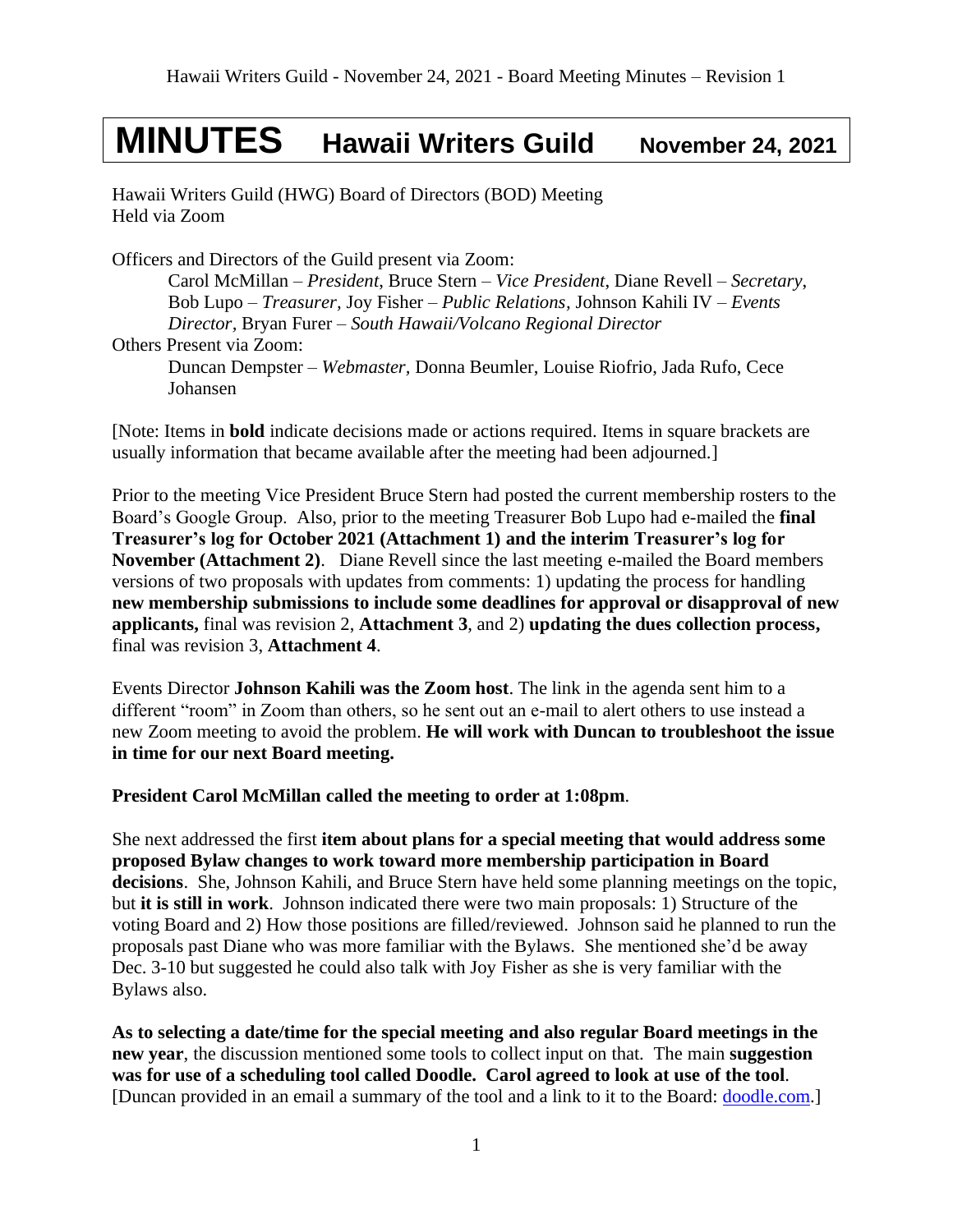Some suggestions made for future Board meeting dates and times included later in the day to allow for those with daytime jobs to attend or also weekends could be an option. **It was agreed the Board meetings could be recorded for distribution to members so those unable to attend could see what occurred**. When concerns were raised about too broad of a distribution, Duncan clarified that the host is the only one who can access the recording and could then make use of the Guild's Google distribution list of members to **ensure that only members received the recordings**.

Next we discussed **actions to be taken following Duncan's resignation from the Board**. Duncan is willing to continue with the Webmaster tasks that can also include attending and hosting at least some of our Zoom meetings but wanted to step away from the role specific to the Board member decision making tasks like the voting on resolutions, policy making and changes to official documents. It was **agreed that for now the Board will consist of eight members.** Five members will still be required to constitute a quorum for conducting business to make decisions.

Secretary Diane Revell mentioned the previously **approved Minutes of the September 22 nd , 2021 HWG Board of Directors Meeting – Revision 1** were **posted to the Guild's website** on October 19<sup>th</sup> in an archive location for minutes.

The next topic was **voting results presented by Diane Revell for two resolutions previously proposed/discussed** and edited with comments taken via e-mail between our Board meetings. As of November 21<sup>st</sup>, seven of the nine Board members had voted and those had all **approved the latest versions** of the **Resolution to Update New Member Applicant Review Process** and the **Resolution to Update the Dues Collection Process**. Each of the **final versions are provided as Attachments 3 and 4**. With these process updates it had been suggested to our webmaster that **a tab be added to the Guild Business page of the Hawaii Writers Guild website to archive the processes for future reference**. Duncan indicated he could do that but would like some guidance from the Board on what specifically to include. **Diane Revell said she had some of the other processes also documented and would provide those to Duncan**. **Joy requested the tab cover policies as well as processes**. [Currently under the "Articles of Inc. & Bylaws/3. Other Guild Policies and Statements" tab, it includes the Guild's nondiscrimination policy that would need to be moved to the new tab.] Diane would also like to have the Resolution Log included with the Process & Policies with a resolution added to the log once it is approved. [**Updated version of the Resolution Log is included as Attachment 5**.]

Diane and Joy covered the **issue of "Bylaws update to Section5.8 Action without a Meeting" and how it related to Hawaii State law for non-profits**. The specifics had been provided in an attachment to this Board meeting's agenda. The current wording in the HWG Bylaws is confusing but it is clear it was derived from the related state law. It was thought the preference for the Guild would be to allow action taken without a meeting to be done similar to the rules for action taken within a Board meeting, but Joy felt that we would need a reading from a lawyer in this areas to see if that would be allowed. **Joy agreed to contact Hawaii Alliance of Nonprofit Organizations (HANO)** to see if there is any case law or legislative history that would clarify our options or other guidance.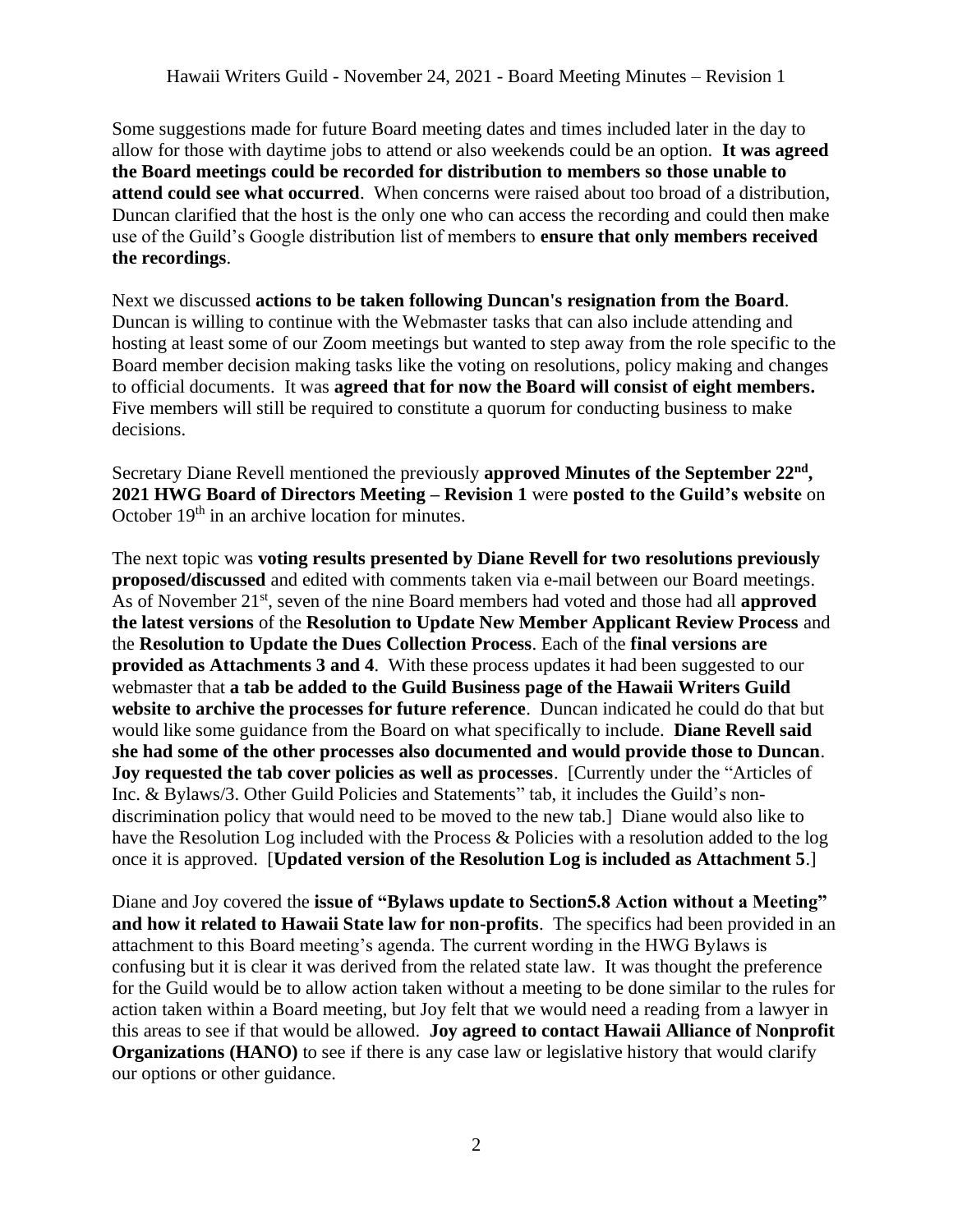Bruce Stern, **Vice President**, provided a summary of the **membership status with 75 active members that includes two student members, one member delinquent on dues.** The delinquent category was added by Bruce to account for members delinquent on their dues but not so far delinquent as to have most of their membership privileges removed in accordance with our Bylaws. **One approved applicant is now listed as pending** awaiting payment of their initial annual dues. The pending member is Jacob McKean. We also have two applicants with votes to accept their membership but waiting for Carol McMillan to determine her vote and send the acceptance e-mails that would convert them to pending members. [Carol sent the acceptance notes to each later in the day.] **Bruce plans to do an update of the Opt-in List before the end of the year** and sent the request for members to let him know if they would like to be added or removed from the current list. Once the two latest applicants had been approved, he will send them separate requests.

**Treasurer, Bob Lupo, provided a summary** for the **final October log provided in Attachment 1 and** the details for the **interim November log in Attachment 2**. We ended October and began November with an ASB Operating Balance of \$6,116.58. To date 4 members have renewed membership, 2 the old-fashioned way and 2 using keen 21st Century digital technology, via PayPal. Hence, membership dues receipts have totaled \$159.12 so far this month. The Guild also booked a \$9.16 credit from *Amazon's Smile Rebate* program, via our 501 c-3 Tax Exempt Status. The Guild's ASB Account was debited \$215.00 for our upcoming *Christmas 2021 Festival Event*. Hence, **the Guild has an ASB Operating Balance of \$6,069.86 as of today, November 24, 2021**.

Committee Reports/Updates:

**Events Director, Johnson Kahili**, addressed three topics. The next major public event of the Guild will be participation with an information table at the **Joann Williams Christmas Treasures Art, Gift. Jewelry & Craft Fair at the Kona Beach King Kamehameha Hotel on Friday November 26th & Saturday November 27th in Kailua Kona**. Johnson said the table assigned to the Guild will be on the hotel entrance side and is two doors down from the lobby entrance. Carol McMillan was going to help Johnson staffing the table and Diane said she would come by for a couple hours one of the two days to assist. Joy had the banner and Guild handouts of the trifold pamphlet and business cards and would make them available to Carol to take to the event.

The upcoming **January HWG Annual Meeting planning has begun**. The initial date set is Saturday, January 22<sup>nd</sup> and the specific time will be decided next making use of a survey to encourage the most member participation. It will be a **Zoom meeting for this event** and Johnson said he could host the meeting and the logistics. Diane mentioned that besides the announcement of the results of the election of officers, the other **requirement is for the President to present a "state of the Guild" message. Carol requested that the officers provide her with the accomplishments of the Guild for this year** from each of their perspectives. **Diane told Johnson she would provide him with the YouTube links to the recordings of the January 2021 Annual Meeting [completed 11/25/21** sent to Johnson and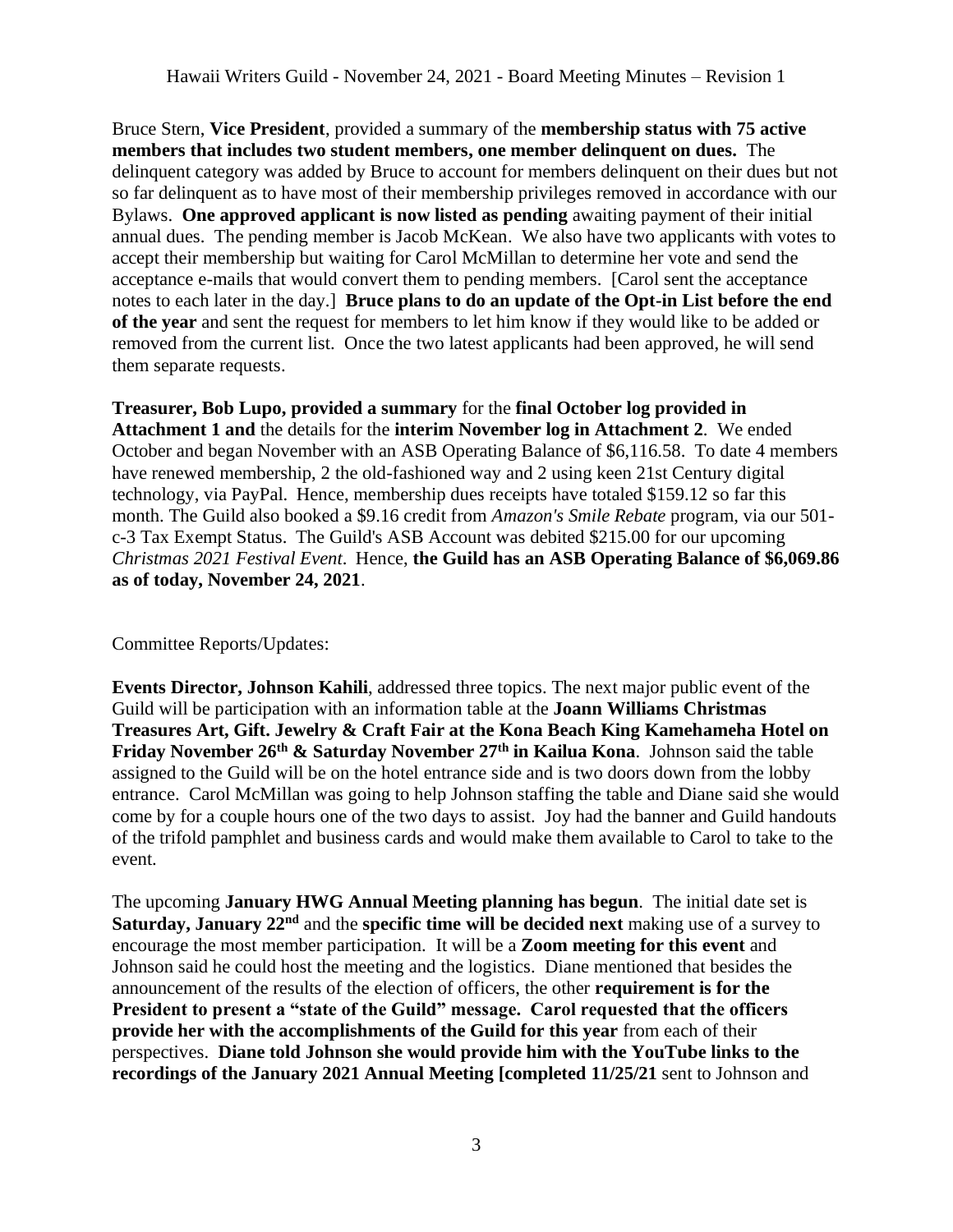Carol with the links to the annual meeting recordings (3-parts), link to the minutes of that meeting, and copy of the annual meeting invitation/election reminder notice.]

## Coming up on the **recently initiated** *Hawaii Writers Showcase* **on our HWG YouTube channel, Johnson will have an interview with the Volcano Writers Group**.

Johnson raised a new idea for providing more **public awareness of the Guild** via an opportunity raised in discussions he had with Bryan Furer. **Bryan suggested a radio play to be broadcast on a local radio station**. It was decided **Bryan should speak with Eila Algood** as she was active with the Hawi radio station KNKR and would be able to answer associated questions or would know who to ask.

**The Public Relations Director, Joy Fisher**, said she would send out a **PR release about the upcoming December 4th event by the Volcano Writers group** that will include a public reading from their anthology book, *Out of our Minds: Voices From The Mist*. It will be held at Ira Ono's Volcano Garden Arts.

The next **issue of online Members News** is planned for March 2022 to avoid conflict with the effort to publish the next edition of the *Latitudes* online Literary Review. Joy continues to collect member news in the meantime that she will use in the next issue and hopes to have an interview with the Guild's member from Bosnia, Meliha Bajramovic. In support of our alliance with the Berkeley chapter of the California Writers Club (CWC), Joy provided them with the link to the recent *Hawaii Writers Showcase* **on our HWG YouTube channel. She received special praise back** from members there **about the latest episode** *Three Poets Read* that Johnson said was developed by one of the poets, Pianta:

[https://www.youtube.com/watch?v=KsZ\\_ipysLUQ.](https://www.youtube.com/watch?v=KsZ_ipysLUQ) Joy had also passed along to Guild members via e-mail the latest online offerings from the Berkeley chapter of CWC.

**Our Webmaster, Duncan Dempster**, had **updated the Hawaii Writers Guild website Home page** with information on **the coming 3 rd edition of the Guild's Literary Review** *Latitudes* **2022** with status on submissions received by the mid-November deadline.

**The posted deadline for submissions to the 3rd edition of our literary review** *Latitudes* **that is led by Bob Lupo, was November 15th** . With the surge of **submittals as the deadline neared, the total came to 75** in the following categories: 43 poems, 13 non-fiction, 17 fiction that includes some flash fiction, and 2 dramas, including in the fiction category our first screenplay ever. Next steps will be Bob aggregating the submittals and passing them to the different genre editors for evaluation. Bob will apprise all members of our progress by the December holidays and is aiming for Selection Committee Meetings to begin in late December and proceed through early to mid-January, with an early to mid-February 2022 online publishing target date.

**Carol McMillan reported status for the ad hoc Nomination Committee**. They have **one candidate for each of the four officer positions as of closing of nominations on November 15th .** There is one **new candidate for Secretary, Donna Beumler, while the other candidates for the 4 officer positions are the incumbents, Carol McMillan, Bruce Stern, and Bob Lupo**.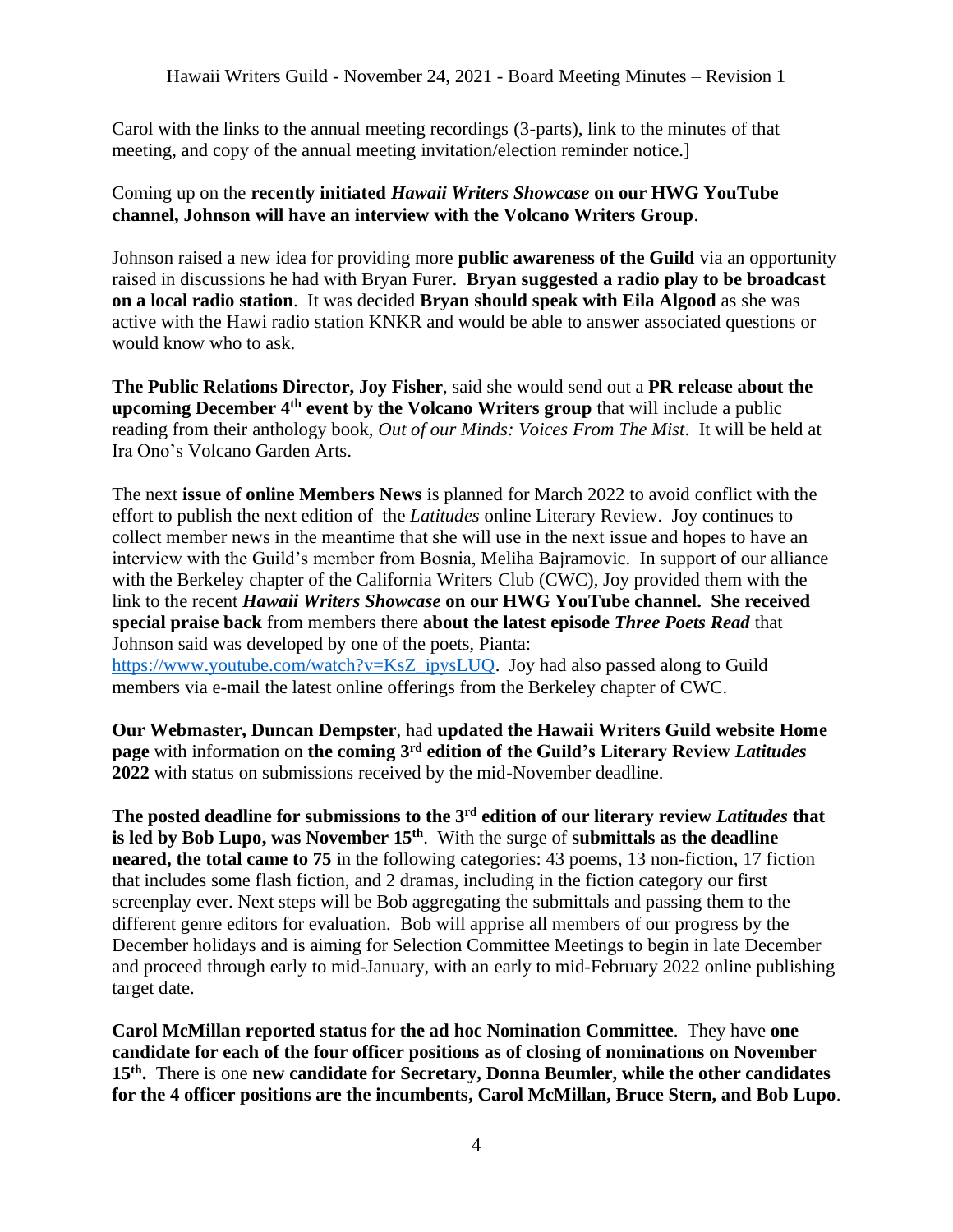**Diane Revell has agreed** to put out the "voter's pamphlet" information on each candidate and **conduct the election similar to last year with on-line voting** initiated early in the new year and due to complete the day prior to the Annual Meeting.

For **South Hawaii/Volcano**, Bryan Furer the **Regional Director,** said they have planned to have a **public reading of the Volcano Writers Group book** *Out of our Minds: Voices From The Mist* on December 4<sup>th</sup> baring any new pandemic restrictions. The Volcano Writers is now working on a second book called *Out of our Minds Volume 2: Shadows & Reflections* with their next meeting to work on it planned for December  $6<sup>th</sup>$ .

## The **next regular Board meeting date** is set for **Wednesday, December 22nd** at **1:00pm-2:30pm via the Guild's own Zoom account**.

There was no additional new business raised.

The meeting was adjourned around 2:30 pm.

Respectfully submitted, Diane Revell, Secretary

Announcements:

- 1. The **next regular Board meeting time and place: Wednesday, December 22 nd at 1:00pm – 2:30pm. Meetings will all be via Zoom for the foreseeable future**. Attendance via internet or phone via Zoom will be offered and if still under pandemic social distancing restrictions, it will be the sole method used.
- **2. Requests for items to be added to the agenda for the next regular Board meeting** should be **sent to the President Carol McMillan and Secretary Diane Revell at their e-mail addresses** [\(sylvanease@gmail.com](mailto:sylvanease@gmail.com) and [diane.b.revell@](mailto:diane.b.revell@gmail.com)gmail.com) **10-days prior to the next meeting, so by December 12 th . The agenda will be e-mailed December 17 th to the full membership five days prior to the meeting.**

Attachment 1: Hawaii Writers Guild Final Treasurer's Log for October 2021

Attachment 2: Hawaii Writers Guild Interim Treasurer's Log for November 2021

Attachment 3: Resolution – To Update New Member Applicant Review Process – FINAL

Attachment 4: Resolution – To Update Dues Collection Process – FINAL

Attachment 5: Hawaii Writers Guild – Resolution Log, Revision of 1 December 2021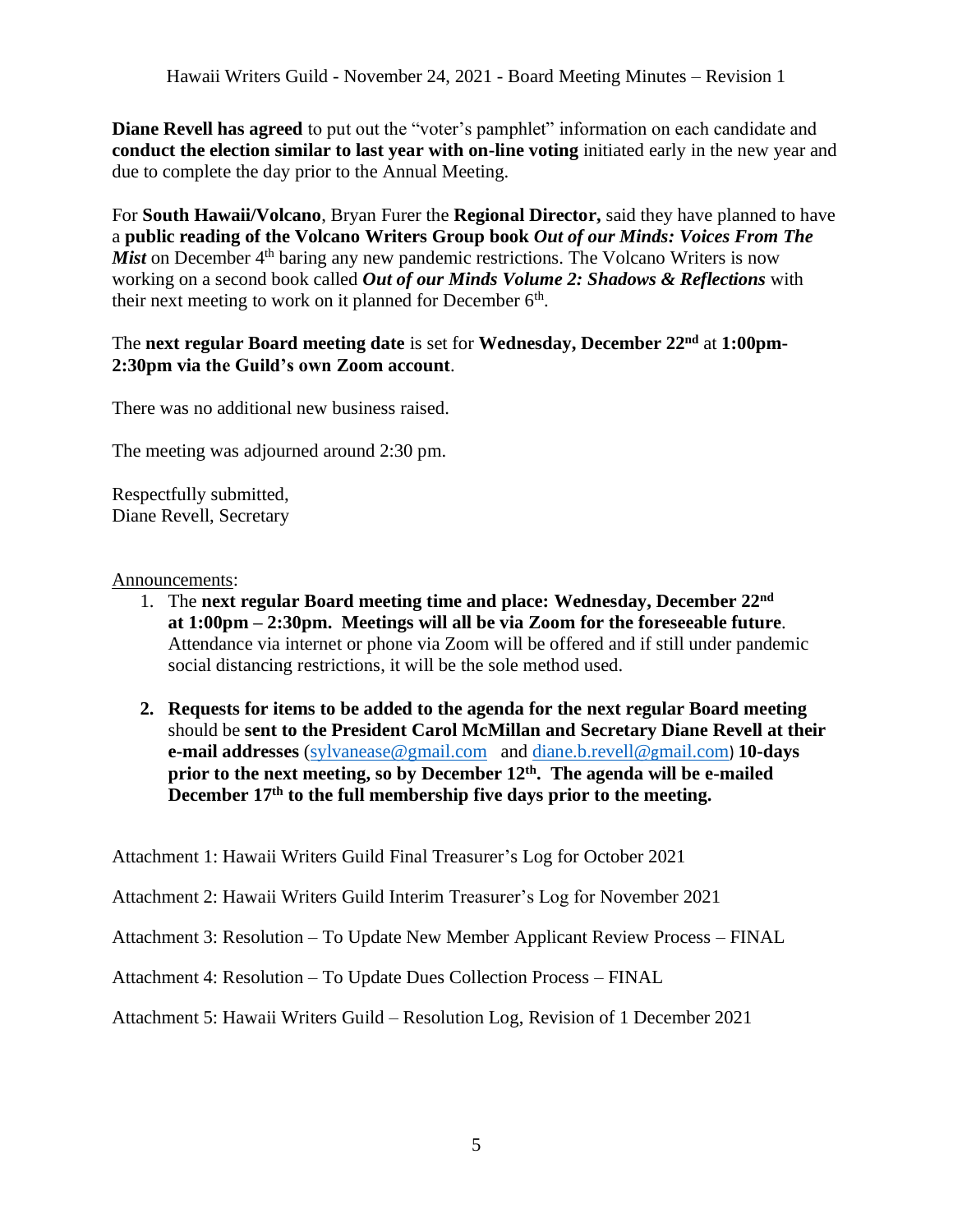Parking Lot:

1. Present status on planned special meeting to address a) annual review of appointed directors and b) number and allocation of regional directors by location, and c) any related issues. **Carol McMillan/Johnson Kahili/Bruce Stern**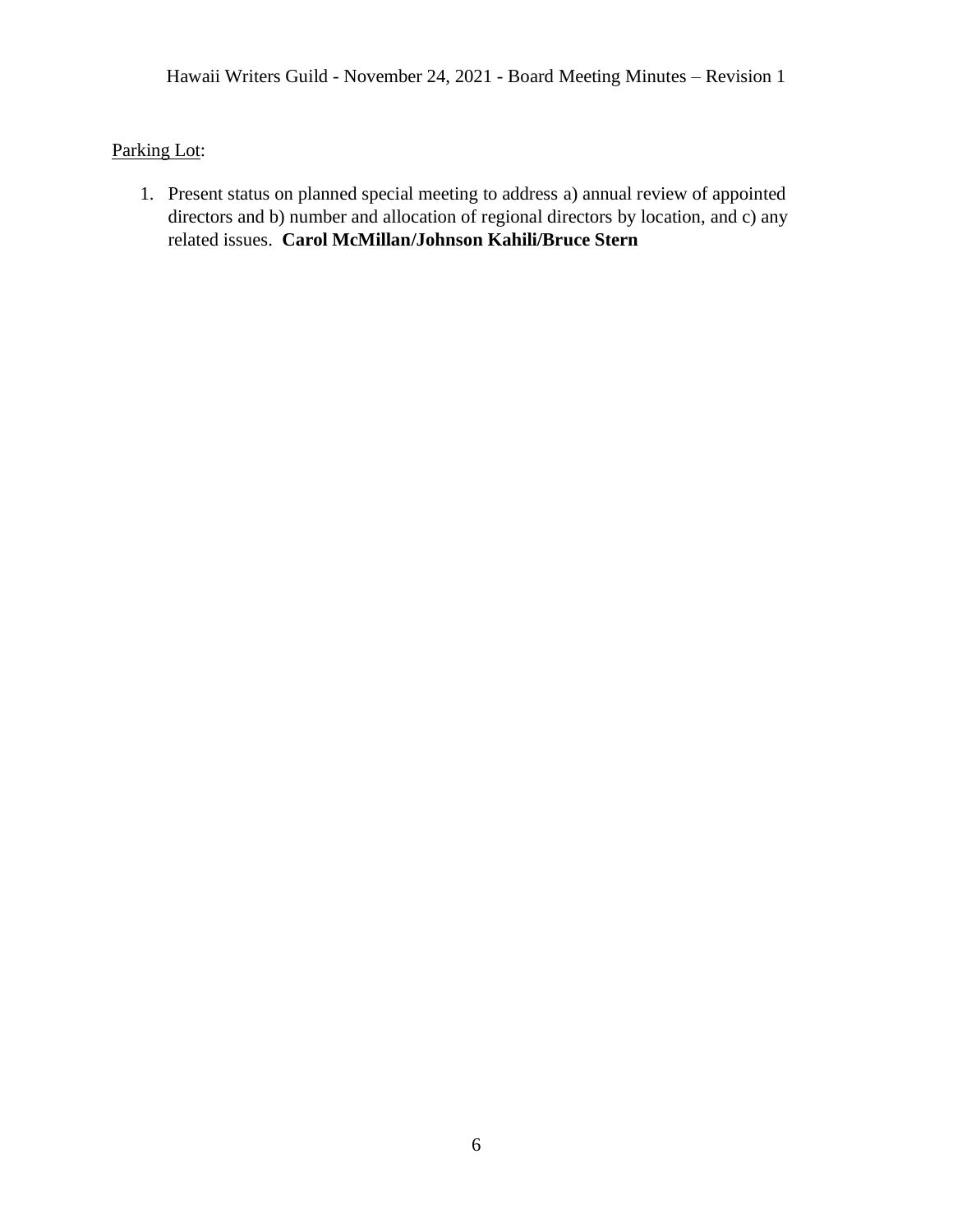|            |                                  |  |  | Final Hawaii Writers Guild Treasuer's Log as of October 29,2021 |                                    |  |
|------------|----------------------------------|--|--|-----------------------------------------------------------------|------------------------------------|--|
|            |                                  |  |  |                                                                 |                                    |  |
| \$5,882.46 |                                  |  |  | ASB Operating Balance as of September 30, 2021                  |                                    |  |
|            |                                  |  |  |                                                                 | <b>October Inflows</b>             |  |
| 40.00      |                                  |  |  | Richard Bodien, Membership Renewal                              |                                    |  |
| 40.00      |                                  |  |  | Donna Maltz, Membership Renewal                                 |                                    |  |
| 40.00      | Tessa Rice, Membership Renewal   |  |  |                                                                 |                                    |  |
| 40.00      | YouFeng Shen, Membership Renewal |  |  |                                                                 |                                    |  |
| 39.56      |                                  |  |  | Wendy Wilson, Membership Renewal, PayPal                        |                                    |  |
| 39.56      |                                  |  |  | Frank Reilly, Membership Renewal, PayPal                        |                                    |  |
| 239.12     |                                  |  |  | <b>Total October Inflows</b>                                    |                                    |  |
| $-5.00$    |                                  |  |  |                                                                 | <b>ASB Monthly Maintenance Fee</b> |  |
| $-5.00$    |                                  |  |  | <b>Total October Outflows</b>                                   |                                    |  |
| \$6,116.58 |                                  |  |  |                                                                 |                                    |  |
|            |                                  |  |  | <b>Total ASB Operating Balance as of October 29, 2021</b>       |                                    |  |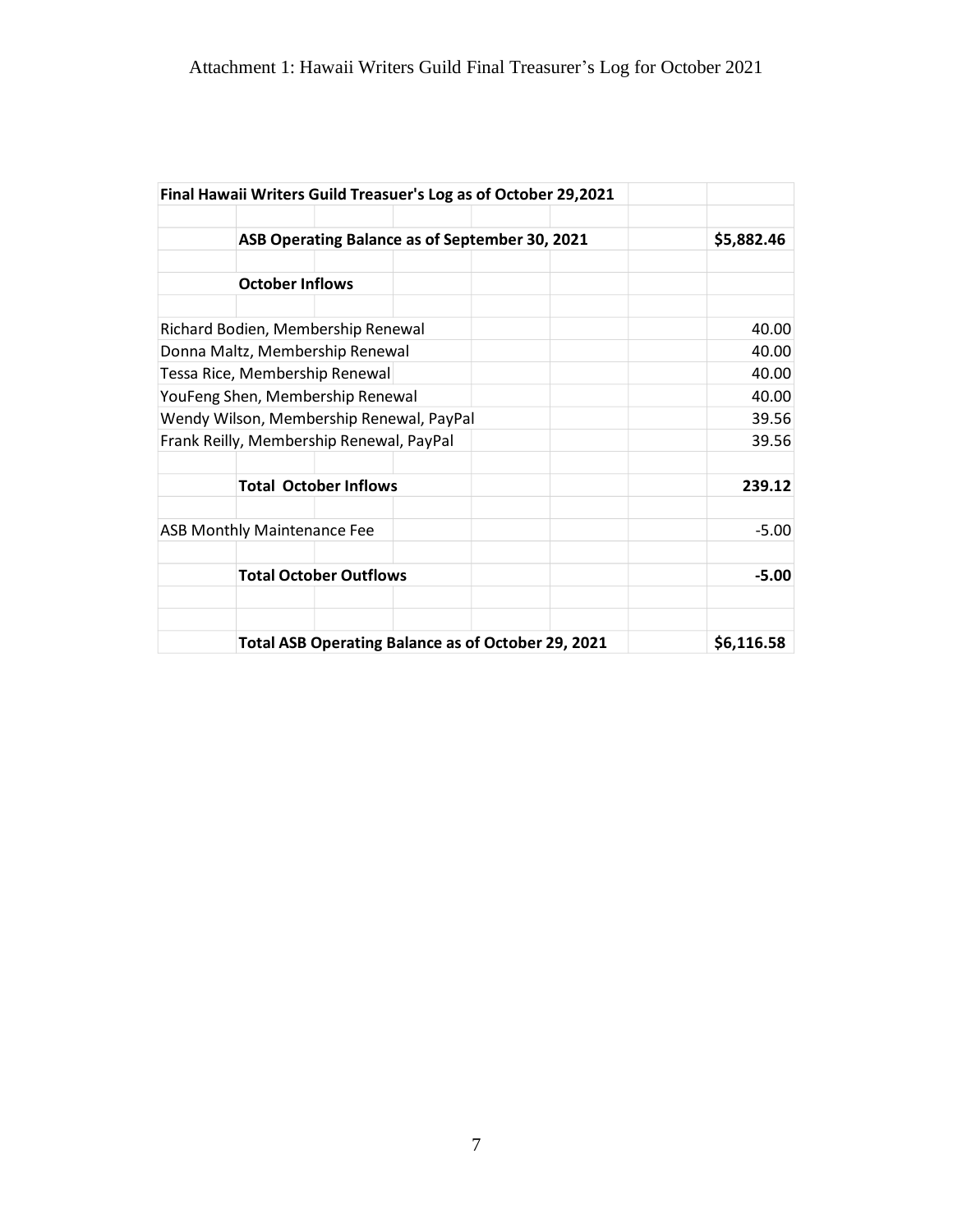|                                    | Interim Hawaii Writers Guild Treasurer's Log as of November 24, 2021 |            |
|------------------------------------|----------------------------------------------------------------------|------------|
|                                    |                                                                      |            |
|                                    | ASB Operating Balance as of October 29, 2021                         | \$6,116.58 |
|                                    |                                                                      |            |
|                                    | <b>Interim November Inflows</b>                                      |            |
|                                    | CherylAnn Farrell, Membership Renewal, PasyPal                       | 39.56      |
|                                    | Margaret Zacharias, Membership Renewal, PayPal                       | 39.56      |
| Wendy Noritake, Membership Renewal | 40.00                                                                |            |
| James Brooks, Membership Renewal   | 40.00                                                                |            |
|                                    | Amazon Smile Rebata, 501-c-3                                         |            |
|                                    | <b>Total Interim November Inflows</b>                                | 168.28     |
|                                    |                                                                      |            |
|                                    | <b>Interim November Outflows</b>                                     |            |
|                                    | JoAnn Williams, Christmas 2021 Festival, Check #126                  | $-215.00$  |
|                                    | <b>Total Interim November Outflows</b>                               | $-215.00$  |
|                                    | Total Interim ASB Operating Balance as of November 24, 2021          | 6069.86    |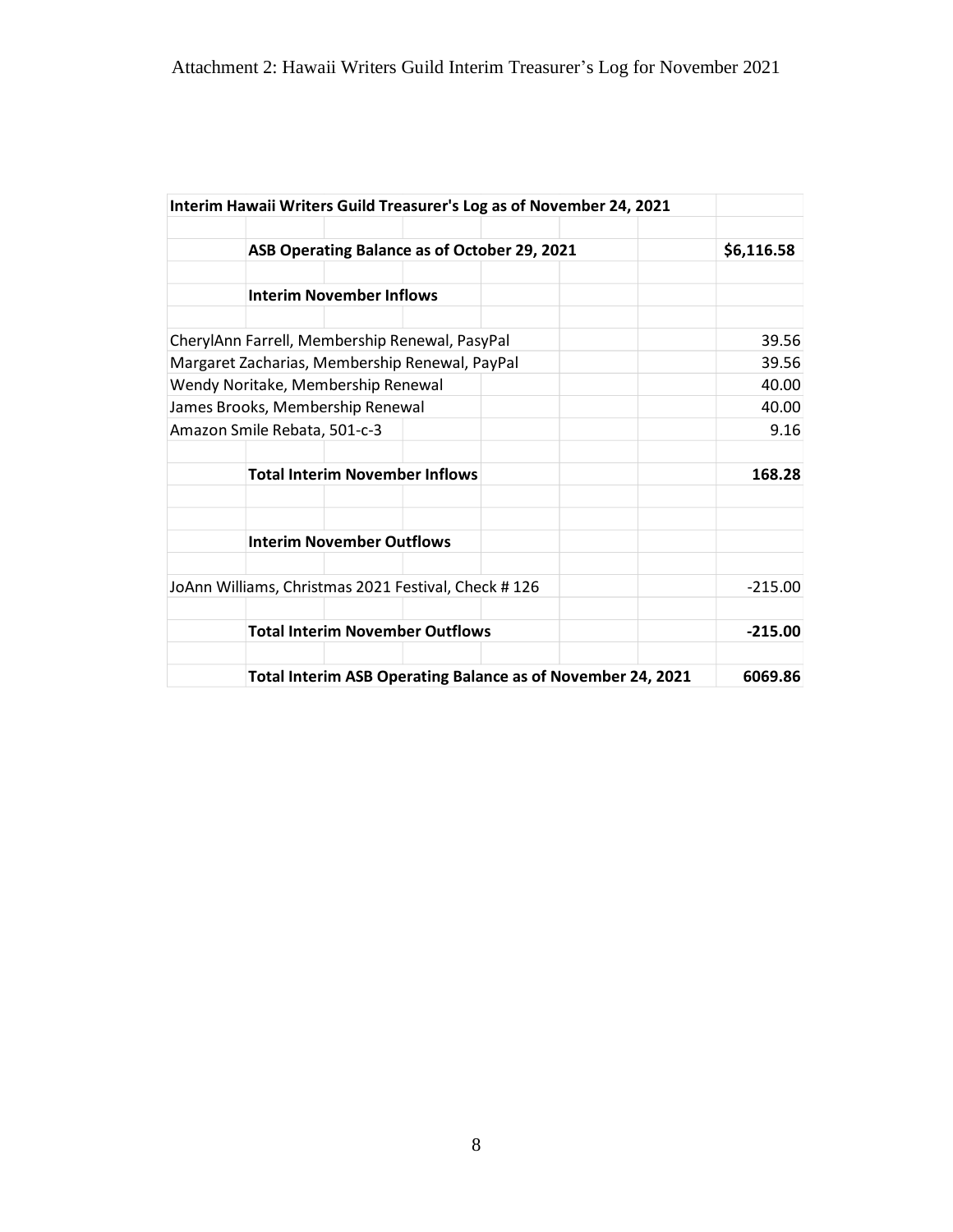Resolution to formalize with time requirements the Hawaii Writers Guild new member applicant review process including redefinition of date of joining as a new member.

Proposed Date: \_\_\_*October 30, 2021*\_\_\_\_\_ Approved Date: \_ *November 21, 2021*\_\_\_\_\_\_ Resolution to Formalize and Update HWG New Member Applicant Review Process

**Background:** When a recent applicant applied and there was at least one recommendation to deny membership with some director votes still not in after several days, an e-mail exchange began with the process for accepting or denying membership including minimum number of director replies required and if any deadlines on the decision process. The minimum number of votes required was a quorum (51%), but there was no defined deadline. A quorum of directors is expected to reply at a minimum. For HWG that would be with our current 9 directors at least 5 replies are needed to end the process at the time of the initial deadline. The more subtle point about a minimum quorum without waiting for a defined deadline would allow the late votes to override the initial quorum voting. To avoid this a deadline is needed for the President to be able to declare the results without later votes overturning the result.

At the September 22, 2021, Board of Directors meeting the issue was raised and a proposal had been made to incorporate updates to solve the concern with that initial proposal included in the minutes of the Board meeting. Also, additional discussion proposed another change, and the updated version is provided on the last page. The next page provides the applicable section of the Bylaws making it clear a change to the Bylaws is not needed to revise this new membership process as it only requires Board approval. This additional change would include establishing the date for a pending member joining as the date their application was approved by the Board and with the President sending an e-mail to the applicant acknowledging their acceptance to the Hawaii Writers Guild.

At the October  $27<sup>th</sup>$  Board meeting this resolution and associated update to the process resulted in changes to clarify the categories of pending member being equivalent to an approved applicant but that applicant was not categorized as a new member until as required per our Bylaws they have paid their initial dues. The updates from that Board meeting resulted in Revision 1 that also included means to break a tie decision. In voting on Revision 1 and reviewing the Bylaws it was deemed appropriate to have a tie vote as done for other Board decisions result in rejection. Revision 2 was updated to remove efforts by the President to break a tie vote and accept a tie as a rejection of the applicant.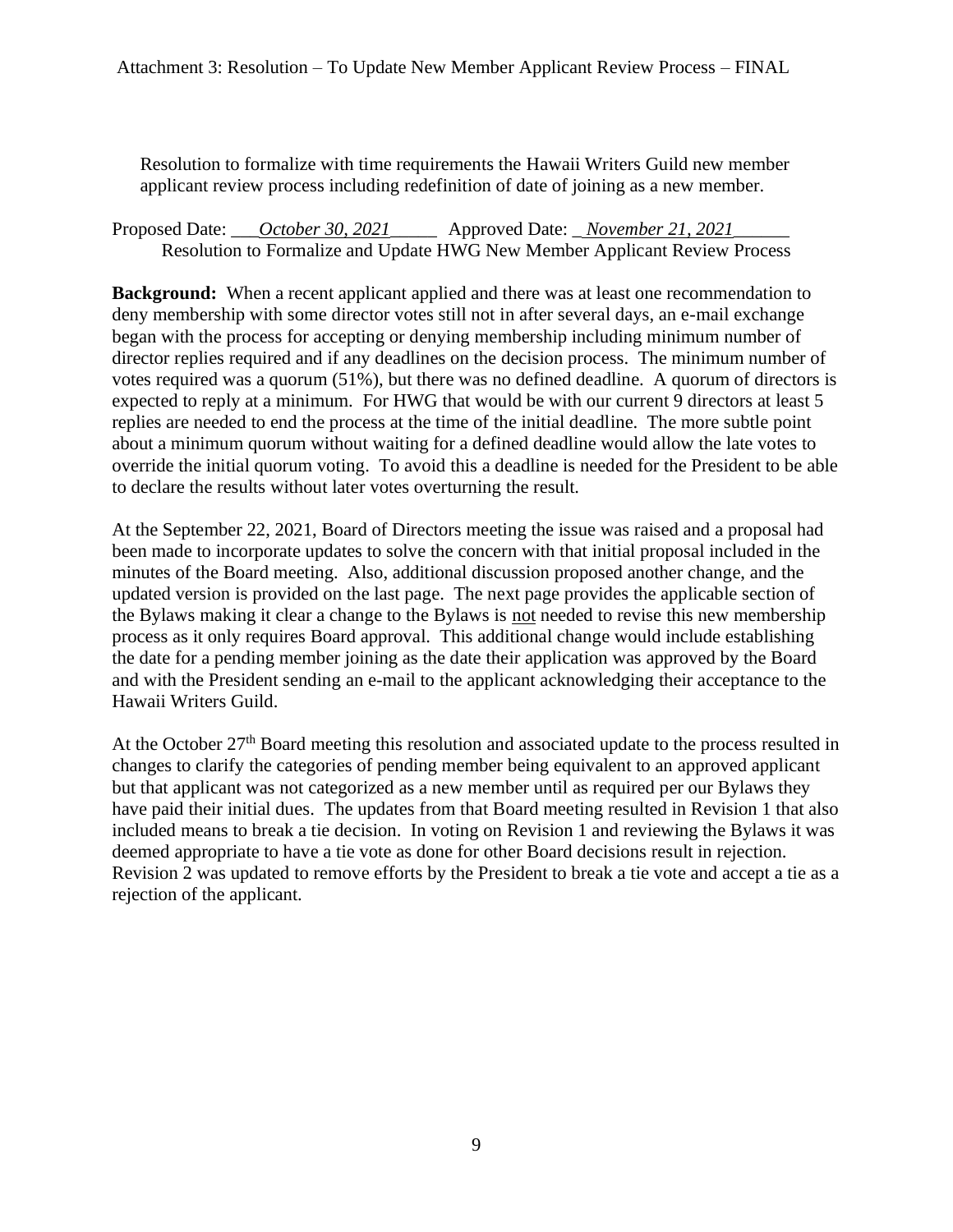#### Attachment 3: Resolution – To Update New Member Applicant Review Process – FINAL Extract Current HWG BYLAWS, Revision 1 – December 3, 2019

Please note: Highlighting in this case of the Bylaws extract below is to indicate membership references but are not a change to the Bylaws.

### ARTICLE III

#### MEMBERSHIP

Section 3.1 Corporate (Guild) Members. The Hawaii Writers Guild (also known as the Guild) shall have Guild Members. Notwithstanding membership, the Board of Directors shall have sole voting rights in the Hawaii Writers Guild, except election of officers shall be the right of all non-student members in good standing. At any event sponsored by the Hawaii Writers Guild, members of the Guild shall have priority over any non-member participants, with the exception of featured speakers. Guild membership shall be open to approved applicants who demonstrate in print skill in the art of writing as determined by the Board of Directors or for student members with a recommendation of one of their teachers. Writers seeking guild membership shall follow application procedures established by the Board of Directors and subject to change from time to time. Annual dues are required for membership. The rate of annual dues may be adjusted from time to time by the Board of Directors.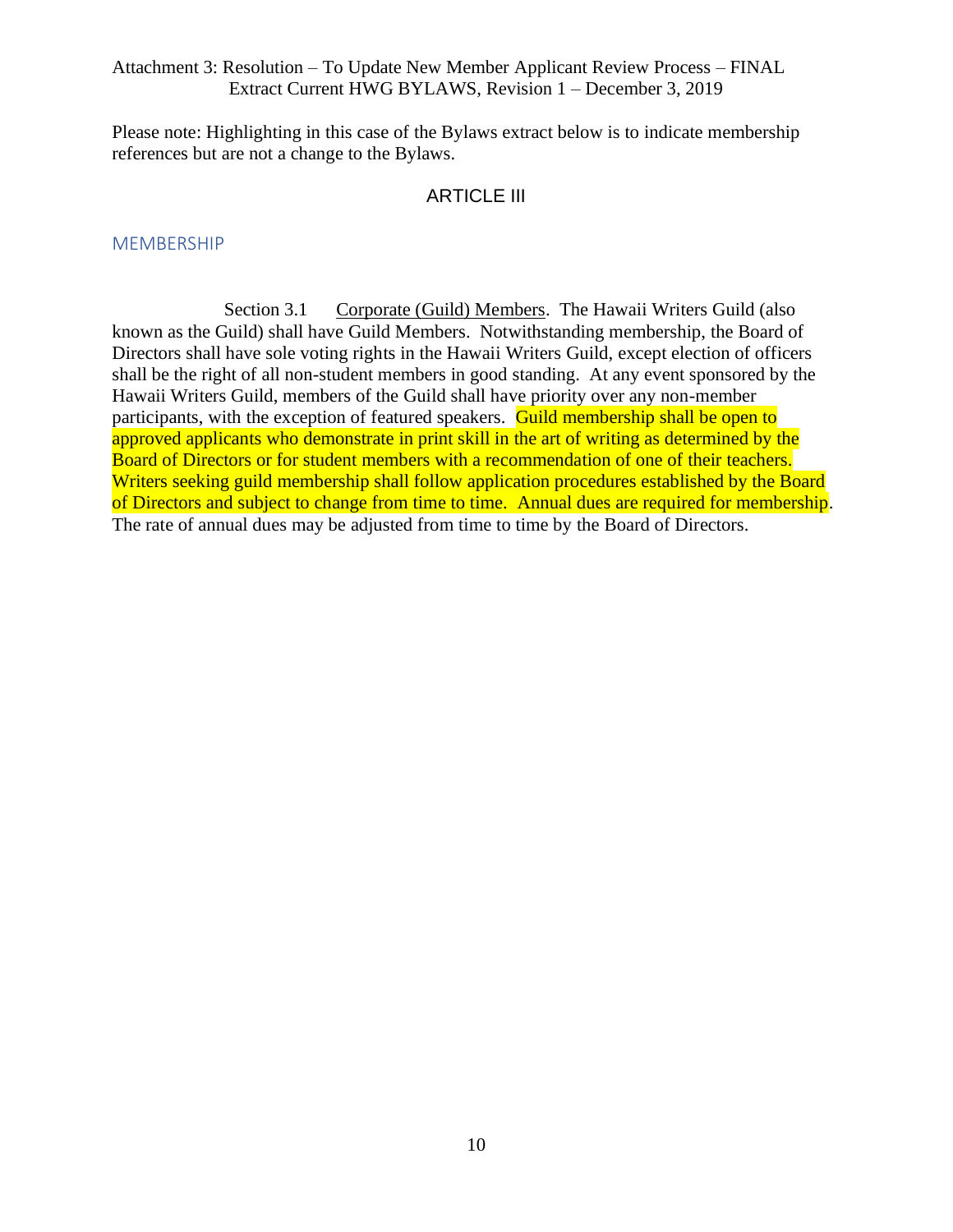# **Updates to existing process in red**

- Applicant applies for HWG membership via Hawaii Writers Guild website form  $\&$ Webmaster reviews to filter out any spam or bogus applications
- Webmaster sends e-mail to Board members with application and request for yay/nay votes be sent to President.
	- 1. Webmaster includes deadline for response as 1 week from his e-mail being sent
	- 2. If no quorum by deadline, President sends reminder to Board members who have not responded with need for x-more director votes on applicant by new deadline of one added week from original deadline date.
	- 3. If a tie results by final deadline, President reminds remaining non-respondent directors their vote needed right away. Phone call or text recommended with related e-mail.

| <i>Votes in by initial</i><br>deadline or updated<br><i>deadline</i> | <b>Action to Take</b>                                                         |
|----------------------------------------------------------------------|-------------------------------------------------------------------------------|
| Less than quorum of<br>directors                                     | President sends strong reminder update with new deadline<br>by adding 1 week. |
| Quorum but less than<br>all directors                                | Done.                                                                         |
| All directors responded                                              | Done even if before deadline                                                  |

• President informs applicant of acceptance and notes request for dues and related HWG website information will follow from Webmaster. Treasurer to monitor for dues. Vice President updates membership roster with information on accepted applicant as a pending member but will not be a new member until initial dues paid.

# Or

• If applicant rejected, President informs applicant of rejection with rationale of ways to improve and suggest applicant to reply again when improvements made. A tie vote of at least a quorum of directors constitutes rejection of the applicant.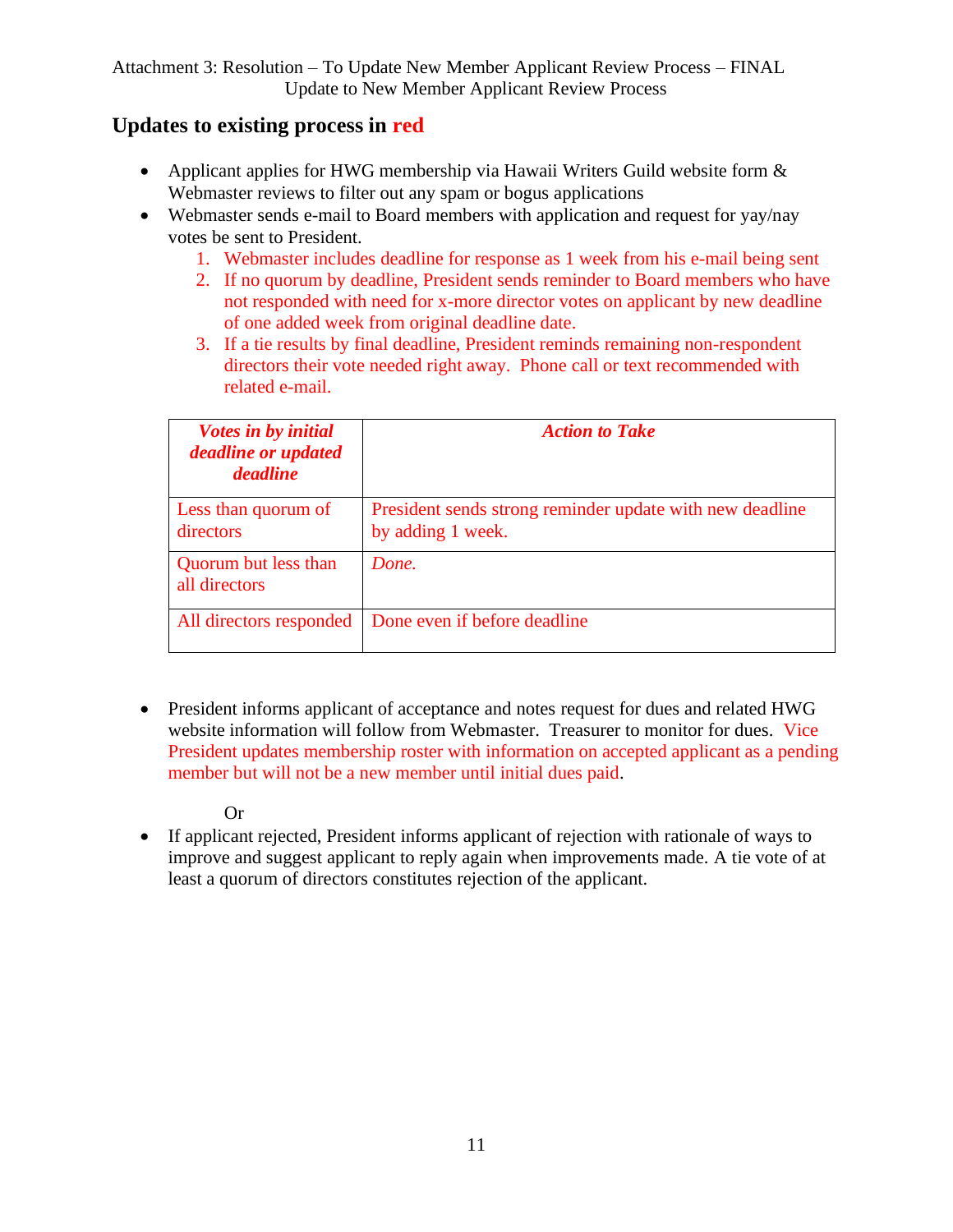Present a resolution to formalize a change in the dues collection process to include redefinition of new member date (approved date vs. initial dues paid date), synchronizing to annual dues owed by calendar year each year and to be paid prior to annual meeting, means to prorate dues owed and handling dues owed of former members who want to rejoin first via e-mail to Board then at meeting for approval.

```
Proposed Date: ___November 11, 2021_____ Approved Date: _ November 21, 2021____
Resolution to Formalize and Update HWG Dues Collection Process
```
**Background:** At the September 22, 2021, Board of Directors meeting, some of the increase in active member totals from last time were members that were previously months delinquent on their dues that have since paid, or one who had been very delinquent on dues, then said they'd relinquish membership but planned to rejoin later and has now rejoined. Bruce said this last case raised some questions on how to handle those who are more than 3 or even 6 or more months delinquent. Do they pay to cover all the time away or does it reset the start date on membership if they basically rejoin (reset their dues date) after being inactive so long? This led to a fair amount of discussion. With some input from Treasurer Bob Lupo, it seems some of the cases relative to dues being paid after a significant period of delinquency may have been handled differently than for some other members. We agreed that the policy needs to be written down to make it clear and ensure consistency and some other updates were proposed. Diane Revell agreed to write up the policy along with the process relative to dues and initiating memberships.

A quick summary of the updates discussed were included in the minutes of the September 22 Board meeting, but some additional discussion modified those with the agreement to move to reset the annual dues to be paid by calendar year versus the due date for each member being tied to the month they became a member and that resulted in Revision 1. Bylaws relative to dues are provided with highlights to the pertinent sections in the pages following the process update for dues showing the updated process does not cause the need for a Bylaws change. That Revision 1 of the resolution was sent out October 28<sup>th</sup> and six directors approved, except the change in this revision was pointed out by one of the directors and after he and I discussed it, it was agreed to be necessary. This Revision 2 version was updated to include that one change on item 4, near the end of first sentence by changing "four" to "three" relative to delinquency of dues payment. Revision 3 is to add into the process itself the specifics on the calendar year versus January references and to correct the process to show a member delinquent by one to three may attend the annual meeting (per Section 3.3 of the Bylaws) but may not vote because the member is not "in good standing" (per Section 3.1 of the Bylaws).

The updated process follows.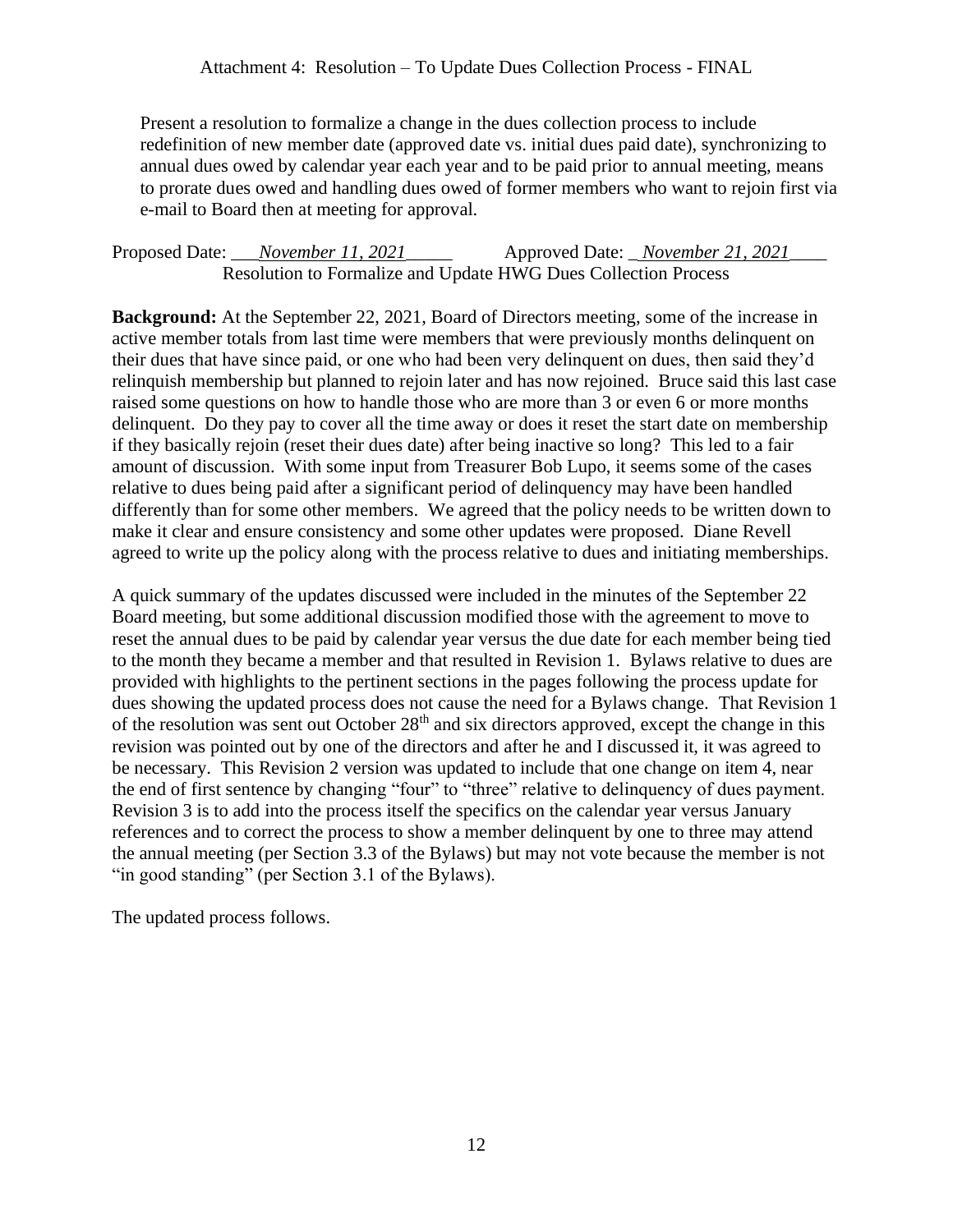# **Process for dues collection with transition to annual dues collected in January for all members**.

- 1. For a new member:
	- a. Once the member's application is accepted, they are notified by the President they have been accepted into the Hawaii Writers Guild (added to the membership roster as pending), they will receive an e-mail from the Webmaster about providing a bio for the HWG website Our Authors page and more, but also be informed about paying their initial dues and how to do so either via PayPal or a check to the Treasurer.
	- b. The statement from the Webmaster will include the amount due prorated quarterly to get to January. The month of acceptance date will result in the following initial dues:

| <b>Month of Acceptance into Guild</b> | <b>Initial Dues</b>     | <b>Amount with Current</b><br><b>Annual Dues of \$40</b> |
|---------------------------------------|-------------------------|----------------------------------------------------------|
| January, February, March.             | <b>Full Annual Dues</b> | \$40                                                     |
| April, May, June                      | 3/4 Annual Dues         | \$30                                                     |
| July, August, September               | 1/2 Annual Dues         | \$20                                                     |
| October, November, December           | 1/4 Annual Dues         | \$10                                                     |

- c. Per the Bylaws: Over 3 months delinquent a member loses privileges like their entry on our website Our Authors page and a personal page if they had one, Annual Meeting attendance, and voting on officers at the Annual Meeting that is not allowed if not current on dues. After 6 months the writer's entry is made inactive in our membership database. This timeline will apply to accepted applicants (pending members) who do not pay initial dues and to existing members who had previously paid dues.
- d. The Treasurer will provide e-mail reminders to any pending members that are delinquent on paying their initial dues.
- 2. For all existing members, the Treasurer will send a reminder in December of the upcoming payment of annual dues owed for the calendar year.
	- a. During the transition to calendar year annual dues payment for all members, those who have paid in 2021 for dues into a particular month of 2022, the amount owed will be prorated effective in January 2022 to the amount needed to fill out the remainder of 2022 dues.
	- b. A table prorated for 2022 annual dues to be paid in January to fill out the year for those who already paid part of 2022 in 2021 is as follows: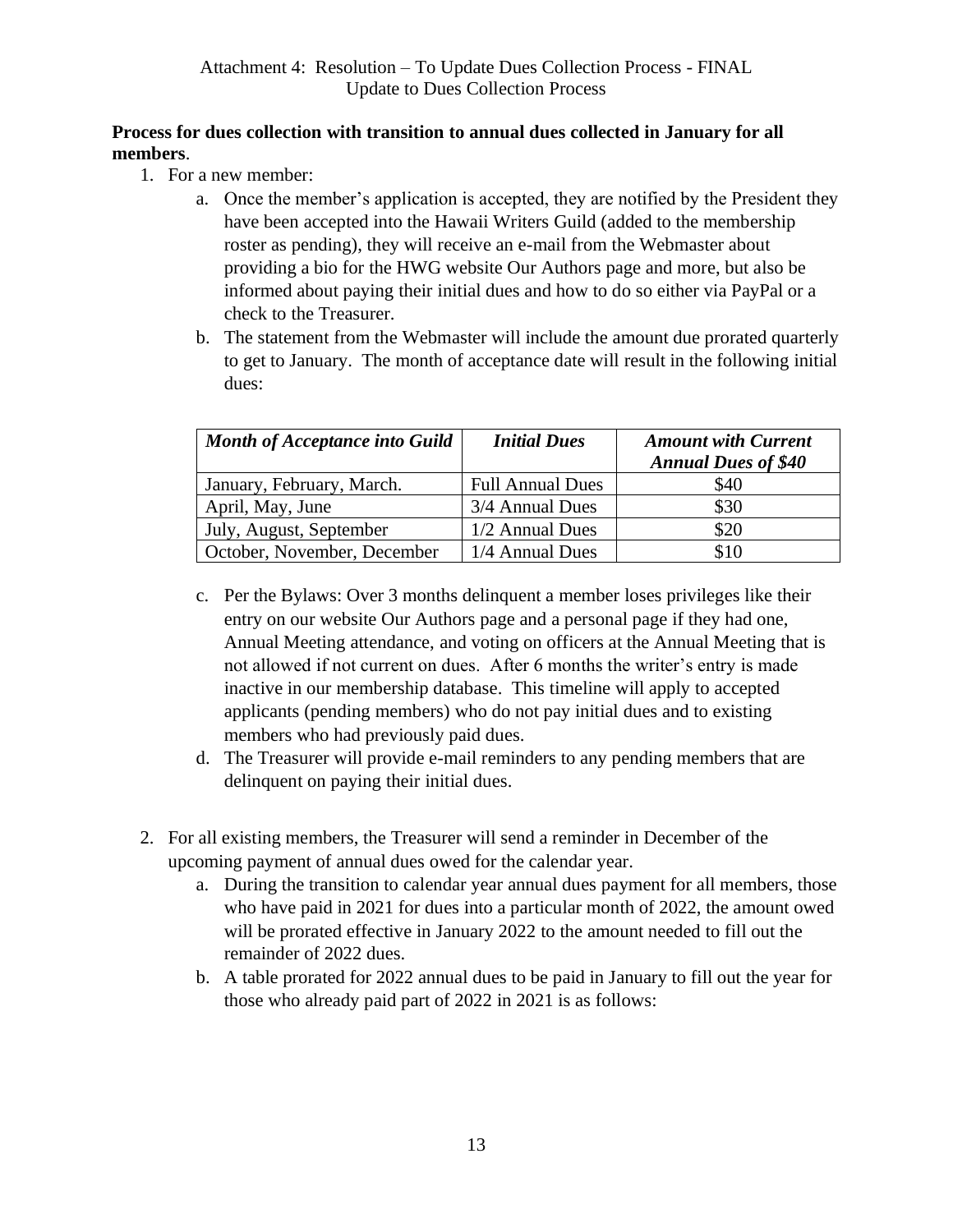| Last Month of 2022 Already<br>Paid | 2022 Dues Owed<br><i>in January</i> | <b>Amount with Current</b><br><b>Annual Dues of \$40</b> |
|------------------------------------|-------------------------------------|----------------------------------------------------------|
| January, February, March.          | <b>Full Annual Dues</b>             | \$40                                                     |
| April, May, June                   | 3/4 Annual Dues                     | \$30                                                     |
| July, August, September            | 1/2 Annual Dues                     | \$20                                                     |
| October, November, December        | 1/4 Annual Dues                     | \$10                                                     |

- 3. For an existing member who has previously paid dues but is now delinquent by one to three months.
	- a. Each month the Treasurer will provide a reminder e-mail to the member, requesting information as to when they might pay the dues owed, if any hardship leading to the delinquency (that might allow the annual dues to be waived), or if their intent is to leave the Guild.
	- b. Per the Bylaws they will be able to attend the Guild's annual meeting but will not be eligible to vote in the election for the officers nor be nominated as a candidate.
	- c. The Treasurer will coordinate with the Vice President about the status on any member with the delinquent dues payment and any response provided by that member to the Treasurer.
- 4. For an existing member who has previously paid dues but is now delinquent by three to six months.
	- a. Each month the Treasurer will provide a reminder e-mail to the member, requesting information as to when they might pay the dues owed, if any hardship leading to the delinquency (that might allow the annual dues to be waived), or if their intent is to leave the Guild. This will include the information from the Bylaws that they will have the following membership privileges withheld until their dues are paid:
		- i. Per the Bylaws they will not be able to attend the Guild's annual meeting and will not be eligible to vote in the election for the officers nor be nominated as a candidate
		- ii. Their entry on our website Our Authors page and a personal page if they had one will be removed until their dues are paid.
		- iii. They will be warned that after 6 months of non-payment, they will be removed as a member of the Guild.
	- b. The Treasurer will coordinate with the Vice President about the status on any member with the delinquent dues payment and any response provided by that member to the Treasurer.
	- c. The Vice President will update the active members list provided for the HWG Members Facebook group manager, to remove any member more than 3 months delinquent on dues.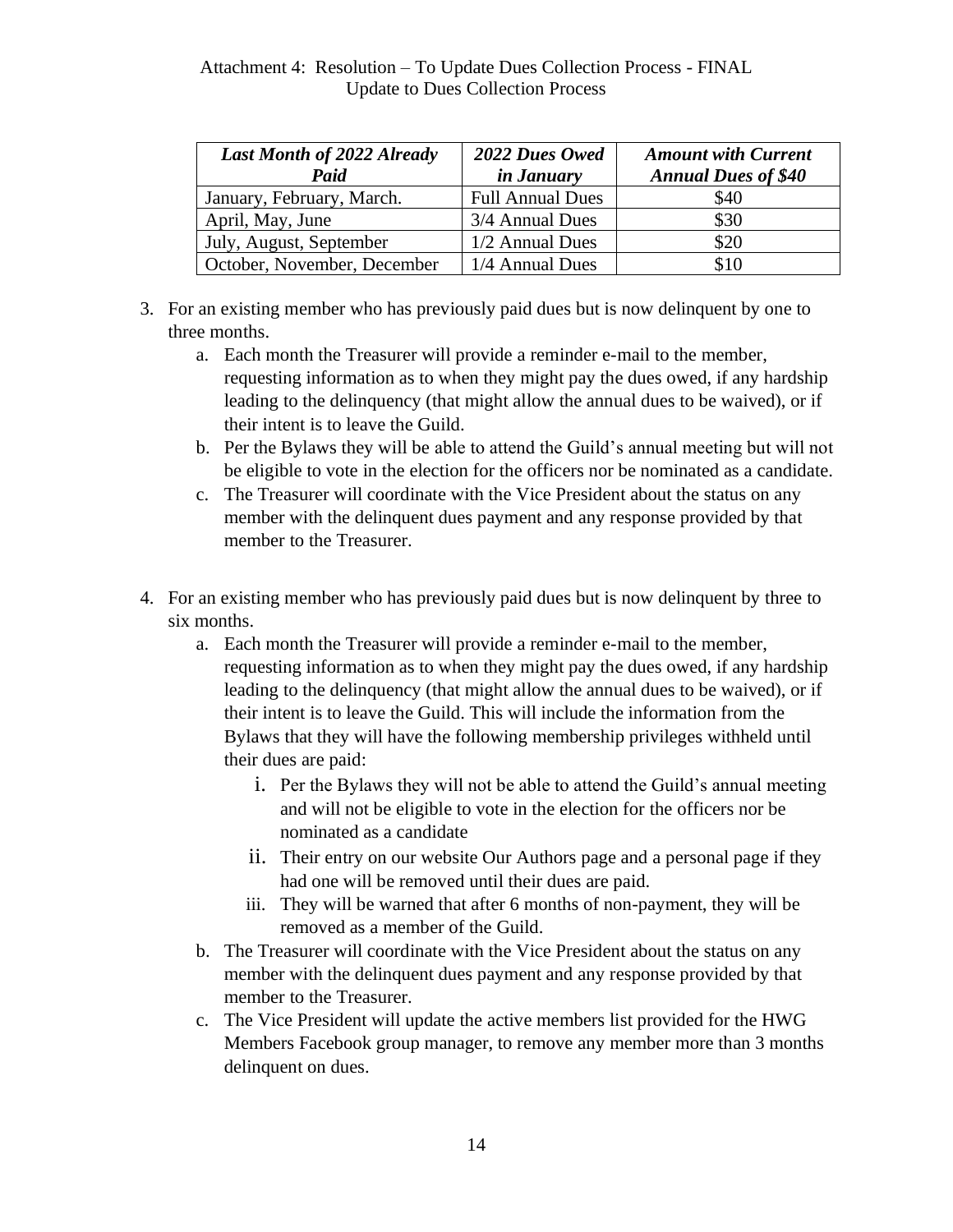# Attachment 4: Resolution – To Update Dues Collection Process - FINAL Update to Dues Collection Process

- d. The Treasurer will coordinate with the Webmaster about the status on any member with the delinquent dues of more than 3 months so that the Webmaster can remove the member's bio and personal page from our HWG website.
- 5. For a former member who left the Guild, then rejoins after 6 months by requesting reinstatement, they will owe dues as if they just joined as a new member with the month of the notice of reinstatement setting the dues amount owed as given in the table in 1.b above.
- 6. For past members who were already reinstated previously by rejoining after 6 months or more as inactive, but also paid past dues owed up to the date of reinstatement, they will be given credit for those dues payments toward their current dues owed in the future. This is just a very small number of cases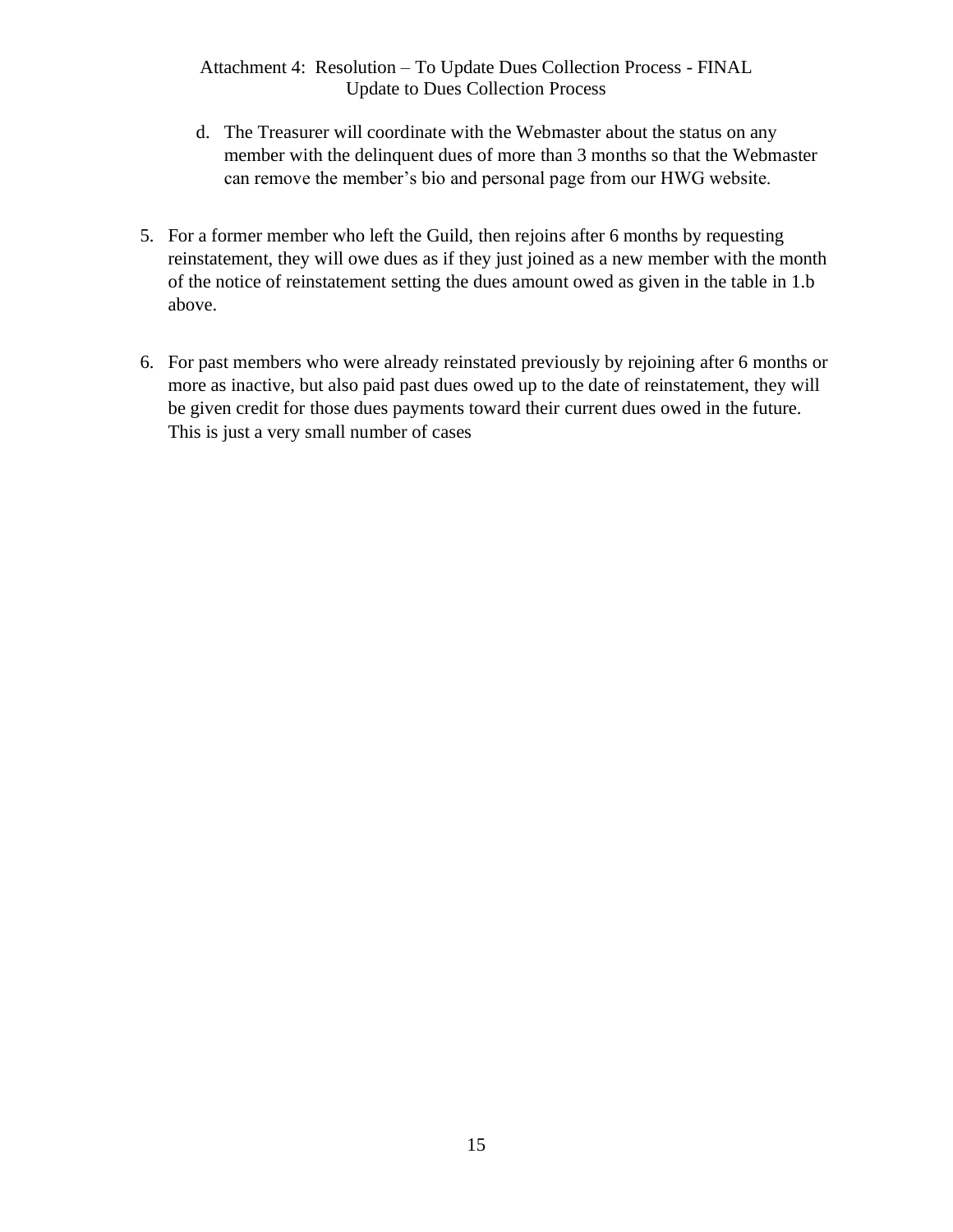Extract from current HWG BYLAWS, Revision 1 – December 3, 2019, that reference membership dues:

10 references to dues, but none are specific to the timing of dues other than paid annually. Please note: Highlighting in this case below is to indicate dues references but are not a change to the Bylaws.

# Article III,

# MEMBERSHIP,

Section 3.1 Corporate (Guild) Membership, [*last three sentences*]: "… Writers seeking guild membership shall follow application procedures established by the Board of Directors and subject to change from time to time. Annual dues are required for membership. The rate of annual dues may be adjusted from time to time by the Board of Directors."

Section 3.2 Waiver of Annual Dues, The Board of Directors may waive a member's annual dues requirement by a majority vote when information is presented that there is "perceived need" of the member for financial relief from the **dues** requirement or for other good cause as established by the Board. A "perceived need" is defined in the Policies & Procedures of the Guild.

Section 3.3 Delinquent Dues, A grace period of three (3) months will be set relative to delinquent guild membership dues. When a member's dues are three or more months delinquent and the member has been made aware of the delinquency, the member's privileges in the Hawaii Writers Guild will be suspended and the member will be informed of the change in membership status. The member will no longer have the following privileges: having a bio and photograph on the website, reading at Hawaii Writers Guild-sponsored author nights, selling books at Hawaii Writers Guild-sponsored events, and attending the annual meeting. After six months of delinquent dues, the member will be removed from the list of current members.

#### Article VII

# OFFICERS,

Section 7.3 Vice President, [*fourth sentence*]: " … The Vice President keeps membership records current in part based on dues of members being current or in arrears and reports membership at monthly Board of Directors meeting."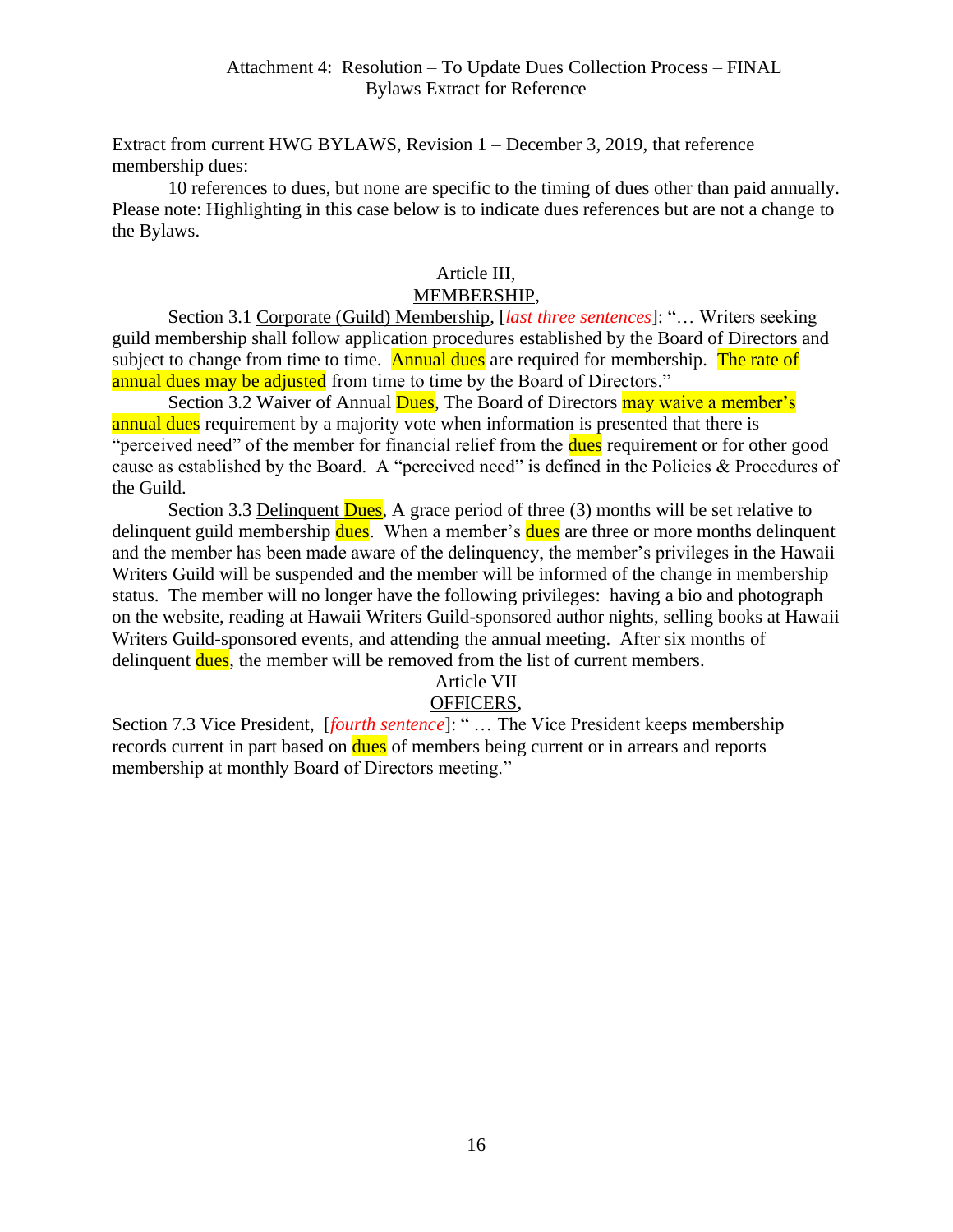# Attachment 5: Hawaii Writers Guild – Resolution Log Revision December 1, 2021

This log shall be used to record resolutions passed by the Board of Directors. This log has been initiated as of January 2021.

| $\#$           | Date Passed                       | Resolution                                                                                                                                                                                                                                                                        | Document Affect                                                                                                                                                                                                                                     |
|----------------|-----------------------------------|-----------------------------------------------------------------------------------------------------------------------------------------------------------------------------------------------------------------------------------------------------------------------------------|-----------------------------------------------------------------------------------------------------------------------------------------------------------------------------------------------------------------------------------------------------|
| $\mathbf{1}$   | Jan-27-2021<br><b>BOD</b> Meeting | A resolution was made "to replace Diann<br>Wilson with Carol McMillan on the bank<br>signature list" based on results of the election.<br>Approved unanimously.                                                                                                                   | Feb-16-2021-Bank has<br>form ready                                                                                                                                                                                                                  |
| $\overline{2}$ | Feb-24-2021                       | Resolution to suspend two-signature check<br>requirement during pandemic restrictions.                                                                                                                                                                                            | Suspend during the<br>period of the pandemic<br>requirements in the<br>Bylaws, Sections 8.1.1<br>and 8.1.2 for all checks<br>drawn on the<br>Guild's banking<br>account to be signed by<br>two members of the<br>Board.                             |
| 3              | Feb-24-2021                       | Resolution to update physical/mailing address<br>of corporate office of Hawaii Writers Guild.<br>To corporate agent's (Diane Revell) physical<br>address, and HWG post office box mailing<br>address. Use for DUNS number application.                                            | At this time, it is not<br>planned nor necessary<br>to change the AIC, but<br>to refer to this<br>resolution to show the<br><b>Board of Directors</b><br>resolution approved to<br>make the changes in<br>office physical and<br>mailing addresses. |
| $\overline{4}$ | Nov-21-2921                       | Resolution to Update New Member Applicant<br>Review Process to make sure responses to<br>applicants occur in a timely manner and<br>define a tie vote for approval by the Board<br>results in rejection of the applicant.                                                         | This log and the<br>updated process will be<br>posted to the Guild's<br>website Guild Business<br>page under a Policies &<br>Process tab.                                                                                                           |
| 5              | Nov-21-2921                       | <b>Resolution to Update Dues Collection Process</b><br>to transition to all dues coming due at the end<br>of each calendar year, define the prorating on<br>a quarterly basis of dues in cases such as<br>members joining/rejoining, and to<br>synchronize dues owed as the Guild | This log and the<br>updated process will be<br>posted to the Guild's<br>website Guild Business<br>page under a Policies &<br>Process tab.                                                                                                           |